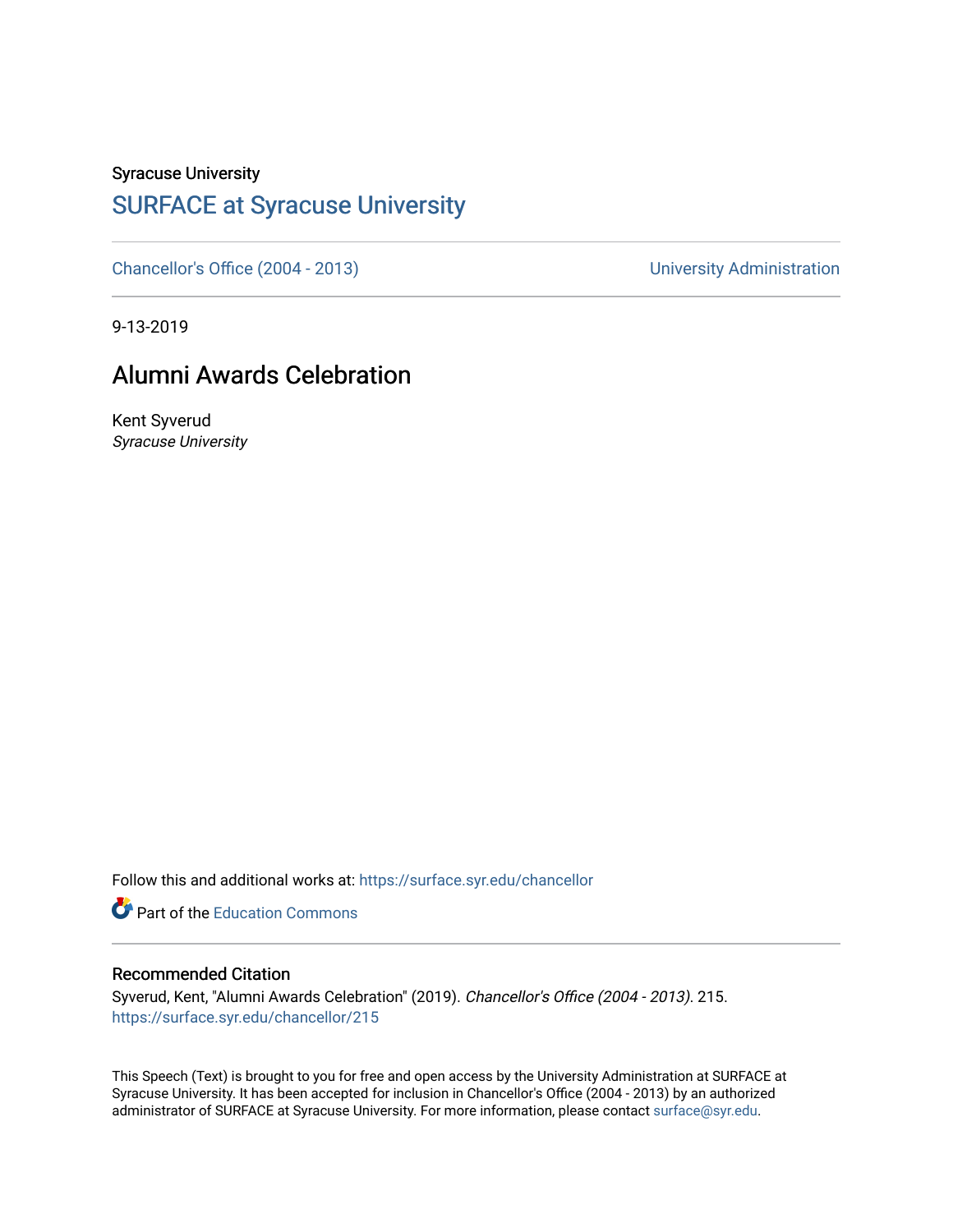## **Syracuse University**

Remarks by Chancellor Kent Syverud Delivered on September 13, 2019 Location: OnCenter Remarks: Alumni Awards Celebration

The Chancellor was introduced by Don McPherson '87

Thank you, Don. And thank you, ladies and gentleman, for being a part of this special night. Your University is celebrating its 150th birthday year, and the amazing history of fearless firsts. One of them is this gentleman who just introduced me. Gentleman is not a title here. It is a concise and precise description. Don is a previous recipient of the Arents Award. He was honored for his service to Syracuse University and his pioneering work to use the appeal of sports to address complex social issues. I am so grateful he has been on campus promoting his new book, "You Throw Like a Girl: The Blind Spot of Masculinity." The book explores themes of masculinity in gender-based violence prevention. It is an honor to share the stage with Don McPherson.

Our honorees tonight attended Syracuse University in different generations. They come from different backgrounds. They have varied professions. And yet they have one thing in common: they are people who have thought independently, and been true pioneers. Each has followed his or her hearts, and has blazed a unique path to success. Each of them, in my opinion, is a "fearless first."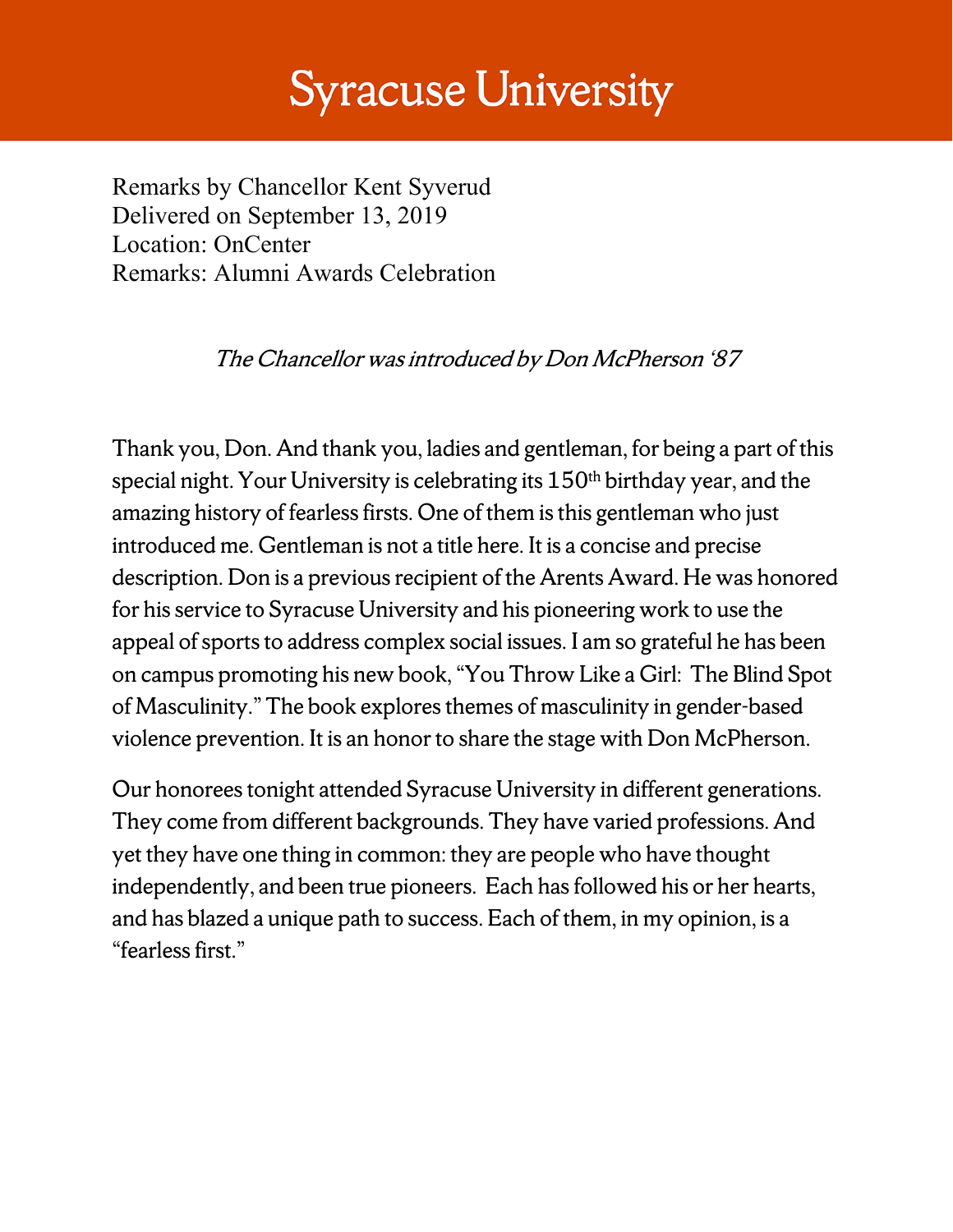Dr. Alicia Carroll was a first-generation college student who has become the only female plastic and reconstructive eye surgeon exclusively practicing her sub-specialty in North Carolina.

Mary Cotter began her career in cable industry in 1978, when the infrastructure of cable television was just being built. She was named one of Cable World Magazine's Most Powerful Women in Cable, twice.

As a seven-year-old, Sean McDonough dreamed of being the voice of the Boston Red Sox. Like so many of you, he came to Syracuse to follow his dream. He broadcasted Red Sox Games for 16 years. And he became the youngest man in history to broadcast the World Series.

Ron Goldfarb started college at 16 and in 1956 became the youngest person ever admitted to the New York Bar. Joanne Goldfarb wanted to be an architect, and persisted even after being rejected by colleges that told her Architectural study would be wasted on a woman. She became an awardwinning architect.

Joshua Aviv is revolutionizing how electric vehicle owners take long trips. His amazing company won a \$1 million startup competition.

Kevin Belbey is a former head manager of the Syracuse men's basketball team. Kevin built on that experience to become general manager of Boeheim's Army, a club team of former Syracuse basketball Players.

Our first ever Military and Veteran award recipient, Don Waful fought in WWII, was captured, and then escaped an Axis Prisoner of War Camp. He was President of the Syracuse Chiefs (now Mets) for 35 years. Don passed away yesterday at the age of 103. He was my friend. I offer my deepest condolences to his family and friends. Don very much wanted to be here to receive this award and to cheer on the football team at tomorrow's game against Clemson.